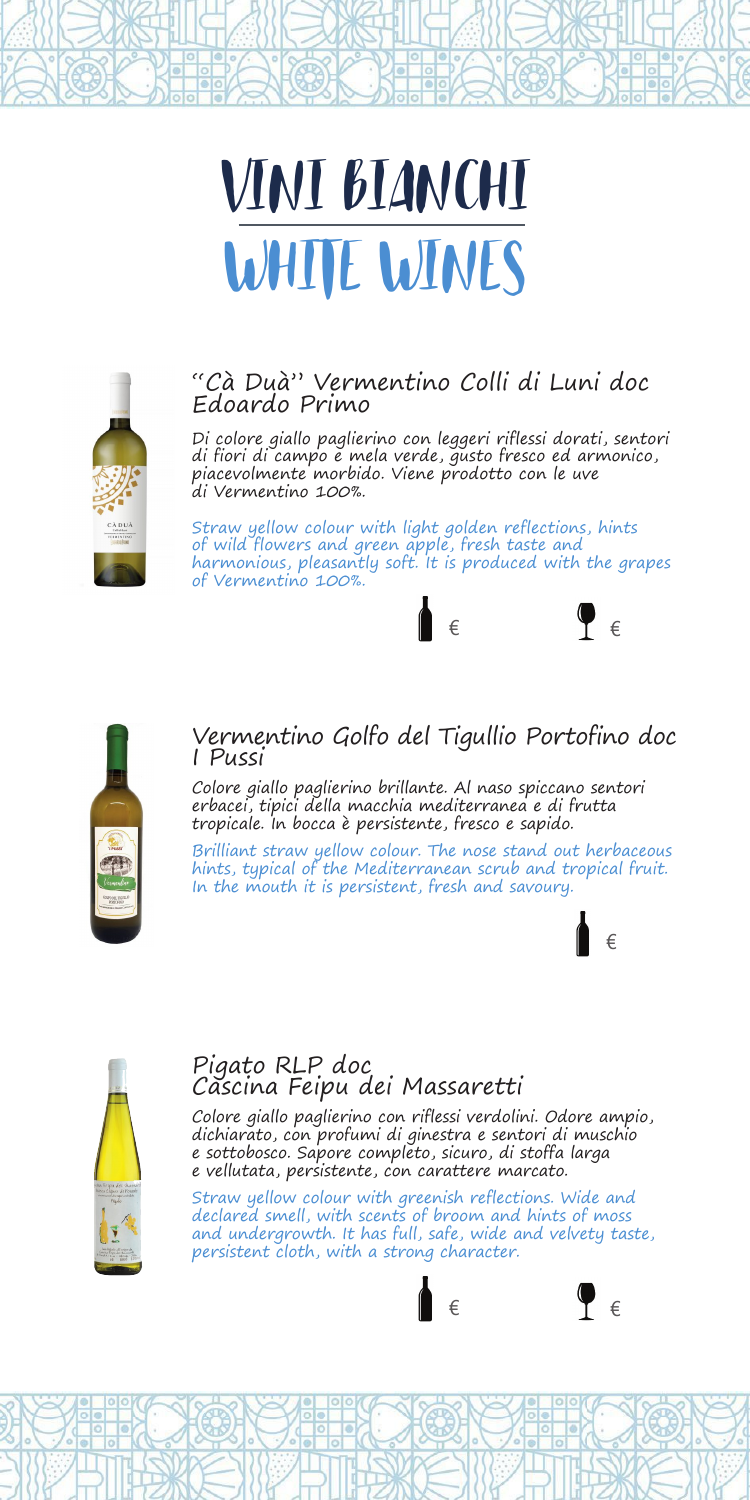# VINI ROSSI RED WINES



# Rossese RLP doc – Massaretti

Colore rosso rubino carico. Odore ampio, abbastanza intenso e persistente, fruttato, con sentori di rosa, lampone, fragola, uniti ad una buona vinosità. Sapore asciutto, sapido con buona morbidezza e tipico fondo amarognolo.

Ruby red colour. Broad, intense and persistent smell, fruity, with hints of rose, raspberry, strawberry, together with a good fruitiness. Taste: dry, fruity with good softness and typical bitter aftertaste.

€

€

€



#### "Maraccio" Colli di Luni Rosso doc Edoardo Primo

Presenta un colore rosso rubino intenso con riflessi porpora, al naso regala note di erbe aromatiche che si intrecciano con sentori di prugna e garofano, al palato risulta fresco, morbido, piacevolmente secco.

It has an intense ruby red colour with purple reflections, on the nose it gives notes of aromatic herbs intertwined with hints of plum and carnation, on the palate it is fresh, soft and pleasantly dry.



### Ciliegiolo Golfo del Tigullio Portofino doc I Pussi

Colore rosso rubino brillante. Profumo fruttato con note di ciliegia, lampone e frutti di bosco. Al palato risulta delicato e secco, elegante e fresco con tannini appena accennati.

Bright ruby red colour. Fruity bouquet with notes of cherry, raspberry and berries. On the palate it is delicate and dry, elegant and fresh with barely hinted tannins.